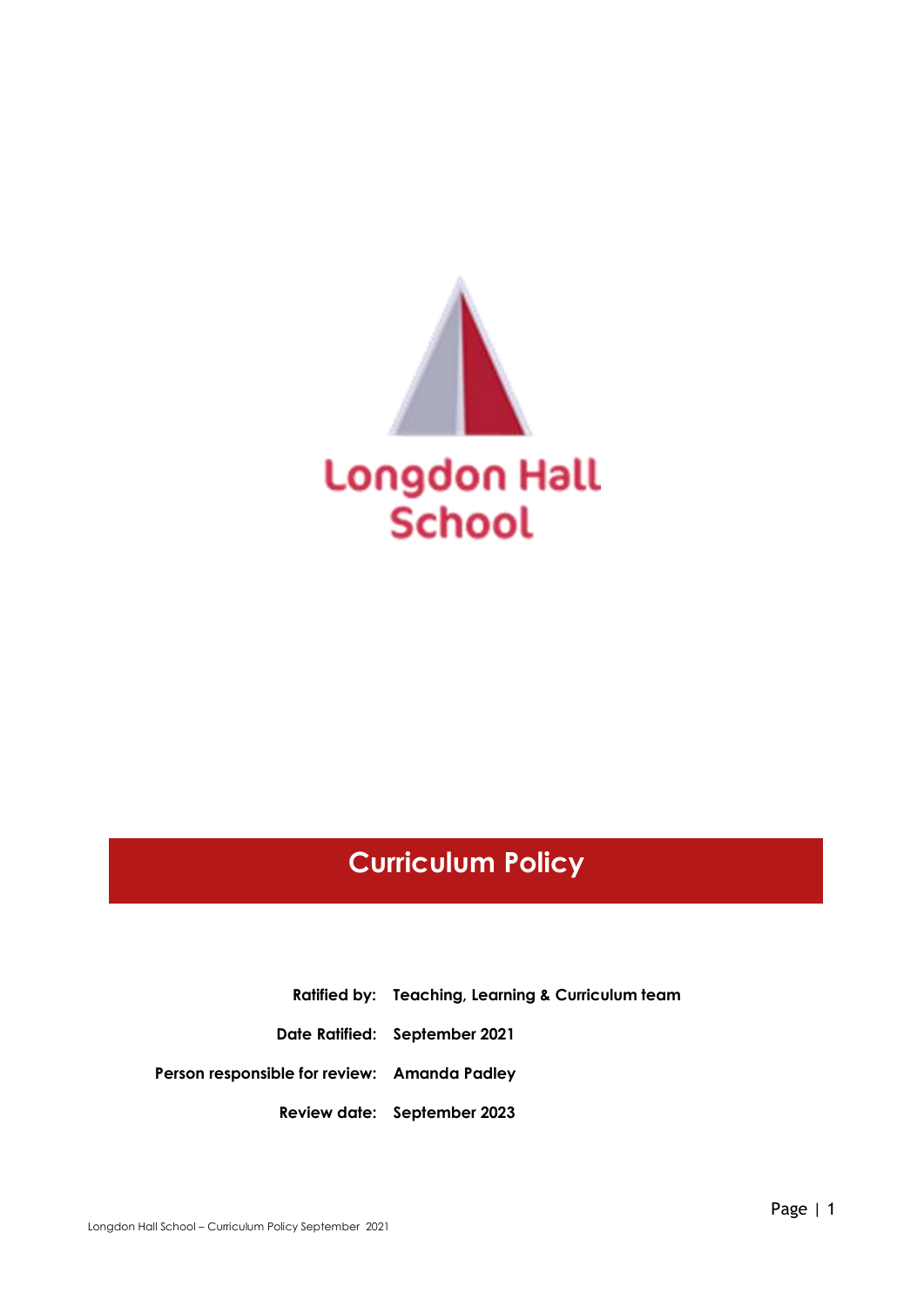## Contents

| 5.1 The Timetable and Overall Curriculum Offer  Error! Bookmark not defined. |  |
|------------------------------------------------------------------------------|--|
|                                                                              |  |
|                                                                              |  |
|                                                                              |  |
|                                                                              |  |
|                                                                              |  |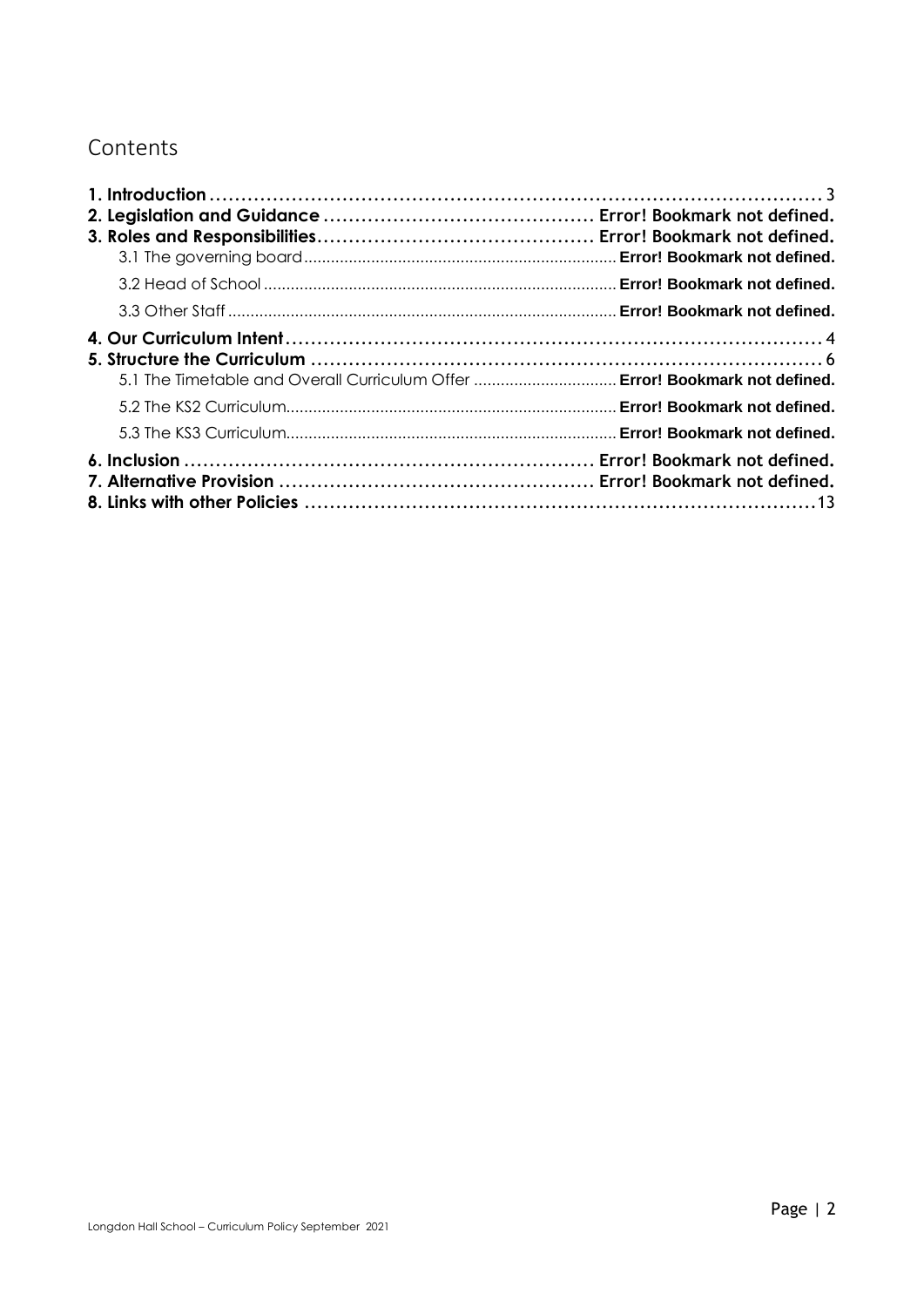## <span id="page-2-0"></span>**1. Introduction**

Longdon Hall School is a special school for young people between the ages of 7 to18 with educational, social and communication, and emotional difficulties resulting from a primary need of social, emotional and mental health (SEMH) and/or autism spectrum condition (ASC) or behaviours associated with autism. Pupils are placed from a wide range of local authorities and they all have an Education, Health and Care Plan (EHCP). Before joining Longdon Hall and as a result of their behavioural and emotional difficulties and/or associated learning needs, many have been unable to access formal education effectively.

The school's mission statement is at the heart of the curriculum: **Be Safe, Be Joyful, Be Inspired**. Our vision is to inspire all pupils to **learn with confidence, to help build resilience, and become well rounded individuals** with a breadth of knowledge**.** Our **mission statement** is what enables our pupils to learn successfully. This is the difference between doing work and learning long-term concepts that are embedded and can be applied. We offer a flexible, personalised and engaging knowledge-rich skills-based curriculum that is mapped and sequenced to include aspects of the National Curriculum coverage, but are creative with its content, whilst also providing a range of real-life experiences. At the school, personalisation is the key to everything that we do. Our therapeutic curriculum is matched to the individual needs of pupils, whilst considering particular SEND needs as well as to their personal interests. All staff work in such a way that the learning environment is one which is calm and consistent, visually clear and structured, with clear communication to students about what is expected of them, both as individuals and in small groups. This ensures maximum information processing throughout each day allowing pupils to realise their full potential.

Many pupils arrive having experienced some form of disruption to their education. Many have had significant gaps in their learning and arrive reluctant readers and writers as well as experiencing a range of emotional barriers to their learning. It is therefore essential that pupils are reengaged with a curriculum that enables all learners to achieve their full potential, providing a quality educational experience for all. Learning and teaching at Longdon Hall is ambitious for all. Staff are aspirational for all pupils. Our curriculum aim to equip all pupils with the skills and knowledge they need to succeed in their individual future and achieve the very best outcomes for all.

At Longdon Hall School, all pupils will have access to an education that is engaging and personalised, and will encompass a purposeful and ambitious curriculum. We believe that the word 'curriculum' should be interpreted in its widest meaning. It is every planned learning experience the pupils have as a member of the school, to promote intellectual, personal, social, physical, therapeutic and cultural development. It includes content learnt formally within a lesson or informally outside the classroom throughout the whole School day. It is all the planned activities that we organise in order to promote learning, personal growth and development and is designed to ensure that pupils gain experiences in the following areas of learning: linguistic, mathematical, scientific, physical, human and social, technological and creative, whilst also providing opportunities for therapeutic and spiritual, moral, social and cultural development (SMSC) and cultural capital. The curriculum is delivered by subject teams of qualified, skilled, empathetic and experienced staff operating in a safe, nurturing and holistic environment.

Our curriculum is implemented through our 5 layered approach and as a result we do not limit opportunity.

- We have clear and high expectations
- We understand and support individual needs
- We provide space for a safe environment to learn
- We offer an inclusive and diverse curriculum
- We value our relationships with pupils, families, staff, and the wider community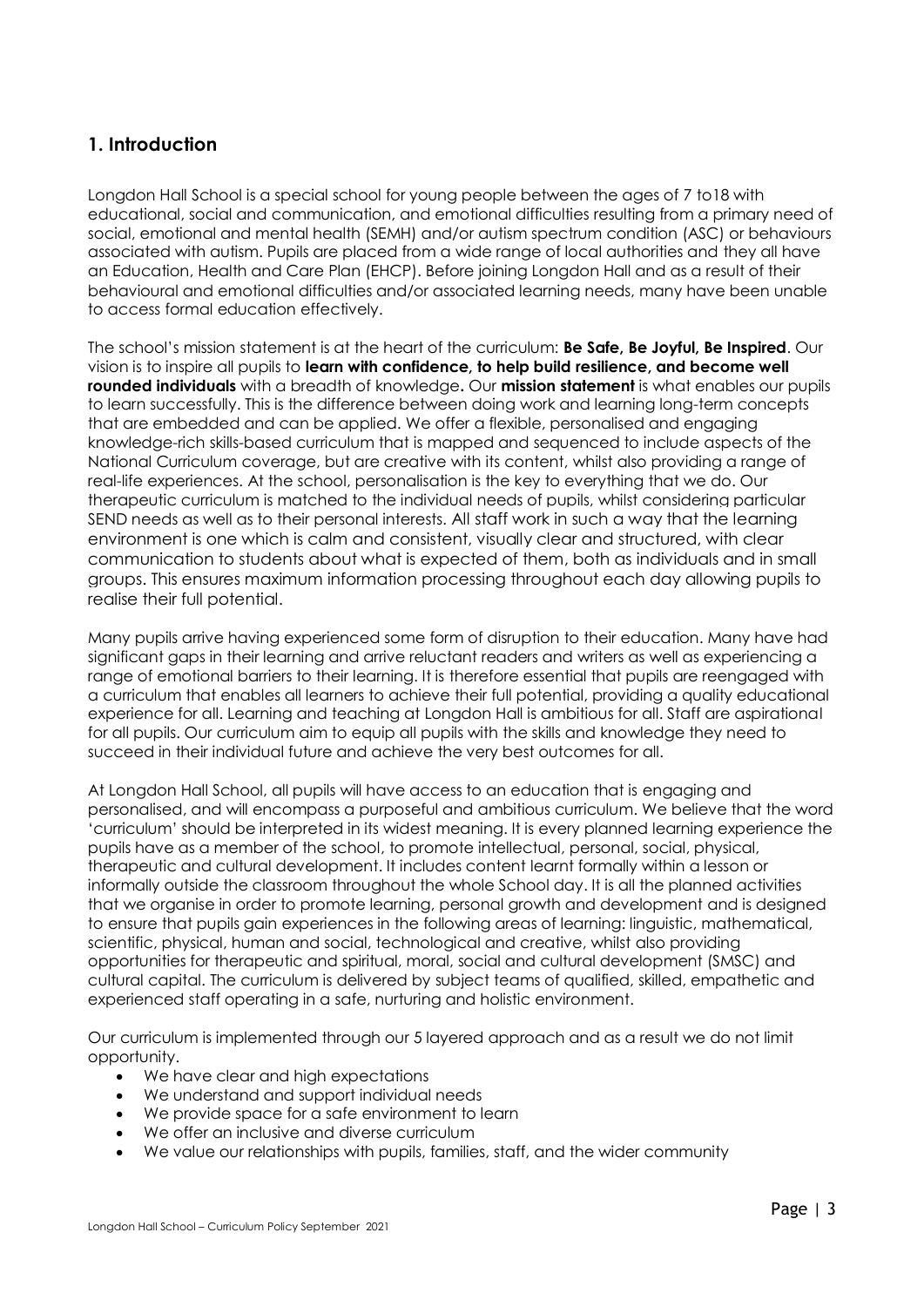Our curriculum will:

- Build upon prior knowledge, embed and interleave knowledge and skills so that pupils know more and remember more, continuously building upon their successes
- Enable pupils to revisit topics and skills so that they can secure learning
- Set pupils realistic but ambitious targets so that they can all successfully achieve their full potential and are clear on how to succeed.
- Enable pupils to feel successful by personalising success to individuals both academically, socially and emotionally.
- Energise pupils and develop a love for learning
- Enable all pupils to access and pursue their chosen range of subjects, regardless of ability, by removing the focus solely from exam results.
- Enable those not currently achieving expectations to 'narrow the gap' and meet age expectations and/or personalised targets.
- Ensure all pupils are able to achieve the best possible outcomes.

#### **Law and Legislations**

This policy reflects the requirements to provide a broad and balanced curriculum as per the [National Curriculum programmes of study](https://www.gov.uk/government/collections/national-curriculum) which the school has chosen to follow. It also reflects requirements for inclusion and equality as set out in the [Special Educational Needs and Disability](https://assets.publishing.service.gov.uk/government/uploads/system/uploads/attachment_data/file/398815/SEND_Code_of_Practice_January_2015.pdf)  [Code of Practice 2015](https://assets.publishing.service.gov.uk/government/uploads/system/uploads/attachment_data/file/398815/SEND_Code_of_Practice_January_2015.pdf) (updated 2020) and [Equality Act 2010,](https://www.legislation.gov.uk/ukpga/2010/15/part/6/chapter/1) and refers to curriculum-related expectations of governing boards set out in the Department for Ed[ucation's Governance](https://www.gov.uk/government/publications/governance-handbook)  [Handbook.](https://www.gov.uk/government/publications/governance-handbook) This policy complies with the Independent School Standards Part 1: Quality of Education, paragraph 2 (1) (a).

#### **Roles and Responsibilities**

It is the responsibility of the head teacher to ensure that the staff team are aware of and understand this policy and any subsequent revisions.

## <span id="page-3-0"></span>**2. Our Curriculum Intent**

Our curriculum intent is to achieve our school vision to inspire all pupils to **learn with confidence, to help build resilience, and become well rounded individuals** with a breadth of knowledge through a quality education for all**.** Through our curriculum, we aim to achieve the following:

- **Broad and engaging:** To reengage all pupils with learning through a flexible, broad, engaging curriculum approach that tailors learning to their interests, life experiences and backgrounds incorporating vocational as well as academic pathways and opportunities. Focus of the curriculum is teaching for long-term learning; the relationship between knowledge and skills. The curriculum aims to engage pupils so that they develop a love for learning rather and elate to aspects of the curriculum rather than a focus on examinations.
- **Range of curriculum pathways:** The learning pathways available for pupils at LHS comprise of Personal Development, Core Subjects and Options (a combination of Academic and Vocational) and are supported by college courses and potential work experience placements. They enable all pupils to secure their future, by achieving outcomes and qualifications that enable their success and achievement through providing a learning experience that will meet: their individual needs and desired requests of the pupil; statutory requirements of their statement/Health Care Plan, and views taken from significant stakeholders in young people.
- **High Expectations:** The school ethos is at the heart of the curriculum, 'Be Safe-Be Joyful-Be Inspired'. If pupils feel safe and joyful, through our curriculum offer we can rebuild selfesteem, confidence and support pupils to believe in their academic abilities. Only by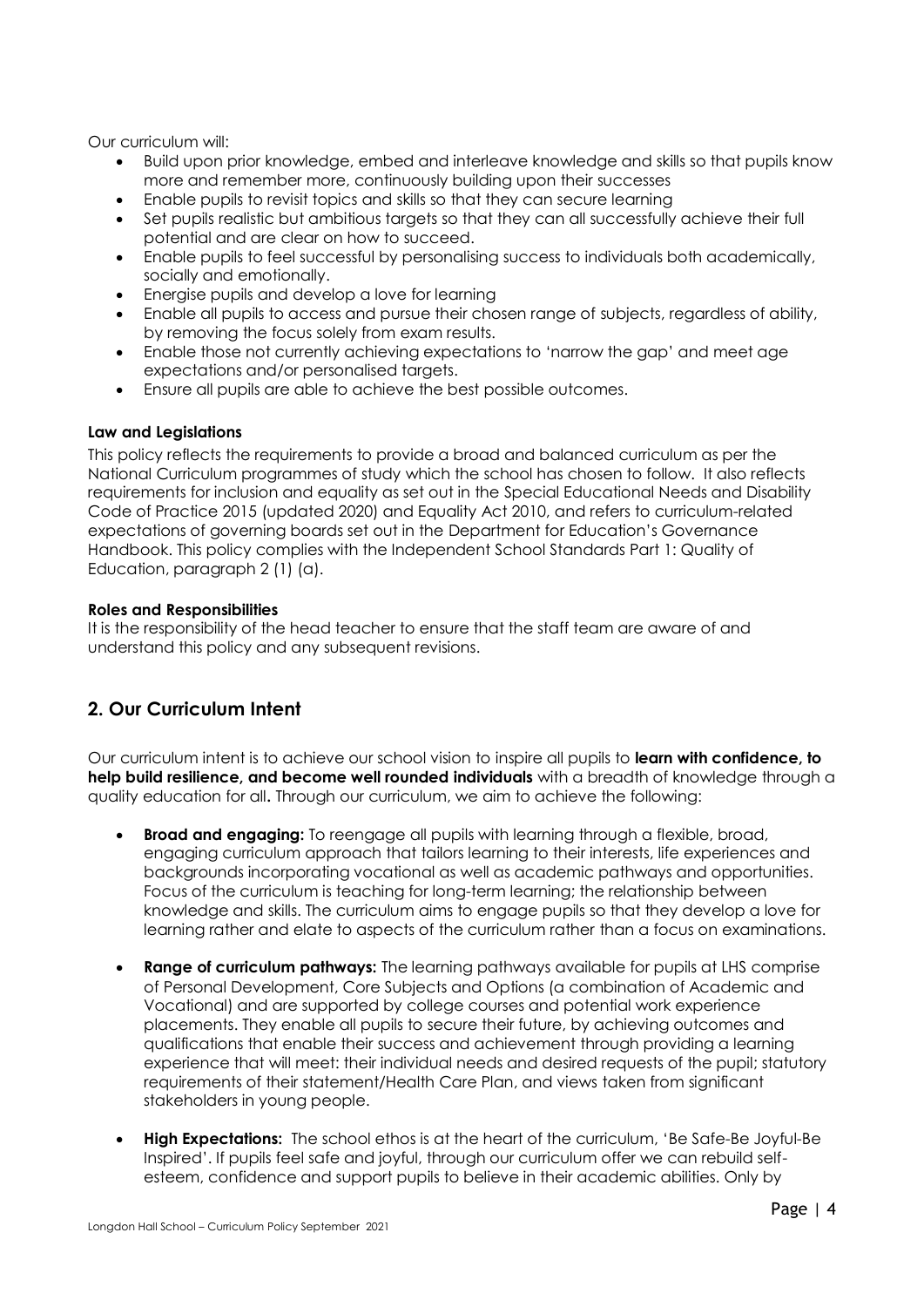establishing these relationships and knowing our pupils well will they be able to feel inspired, develop their own high expectations and become successful learners both academically, socially and emotionally.

- **Impact:** The curriculum is purposeful and has impact. Our education will build resilience, confidence and independence in pupils to develop and encourage a 'can-do' attitude to their own learning.
- **Well-rounded Individuals:** The curriculum will encourage every individual to take responsibility, accept support, support others, make positive decisions and contribute to life at Longdon Hall. It will enable pupils to gain the cultural capital and transferable knowledge to be able to enter the world of future employment or training fully equipped with the skills and British values they require.

#### **Commitment to National Curriculum.**

Longdon Hall School is committed, where possible to covering as many aspects of the National Curriculum as possible and its programmes of study. This commitment must, however, be consistent with any Education, Health and Care Plan for any young person which may well prioritise particular subjects or key areas of learning.

#### **Pupil Entitlement.**

As a Special Educational Needs School providing for the needs of boys and girls with a range of complex needs, we are committed to the principle that all pupils, regardless of ability, race, cultural background or gender, have a right to the highest quality of education we can provide. This means that we seek to ensure; breadth and balance for all; ambition; appropriate levels of expectation and genuine challenge and relevance and continuity and progression in learning. Teachers set high expectations and provide equal opportunities for all pupils regardless of SEND. They use appropriate assessment to set ambitious targets and plan challenging work for all groups, including:

- More able pupils
- Pupils with low prior attainment
- Pupils from disadvantaged backgrounds
- Pupils with SEND
- Pupils with English as an additional language (EAL)

#### **Addressing Special Educational Needs & Disabilities**

As part of the admissions process and after a place has been confirmed a range of data and information is forwarded to education staff prior to the young person arriving. This information will include education, social and medical history, attendance, safeguarding issues and involvement of other agencies. The Education, Health and Care Plan will provide further information relating to provision and current attainment as a minimum in core subjects in order that personalised planning can take place.

On admission to the school, each young person will complete a full baseline assessment in every subject, this may include both therapeutic and academic assessments and observations. Data from this assessment will be distributed to education staff and will reflect current cognitive ability. Where the Education, Health and Care Plan indicates, or where the generic baseline assessment indicates, there will be further targeted screening, where necessary with specialist support. The baseline data is used to set realistic and personalised targets for progress across the curriculum and in relation to the key learning needs of the individual. The targets form a key part of individual plans including education plans, positive support plans and individual risk assessments. In the Nurture Provision, all pupils have a primary diagnosis of ASC.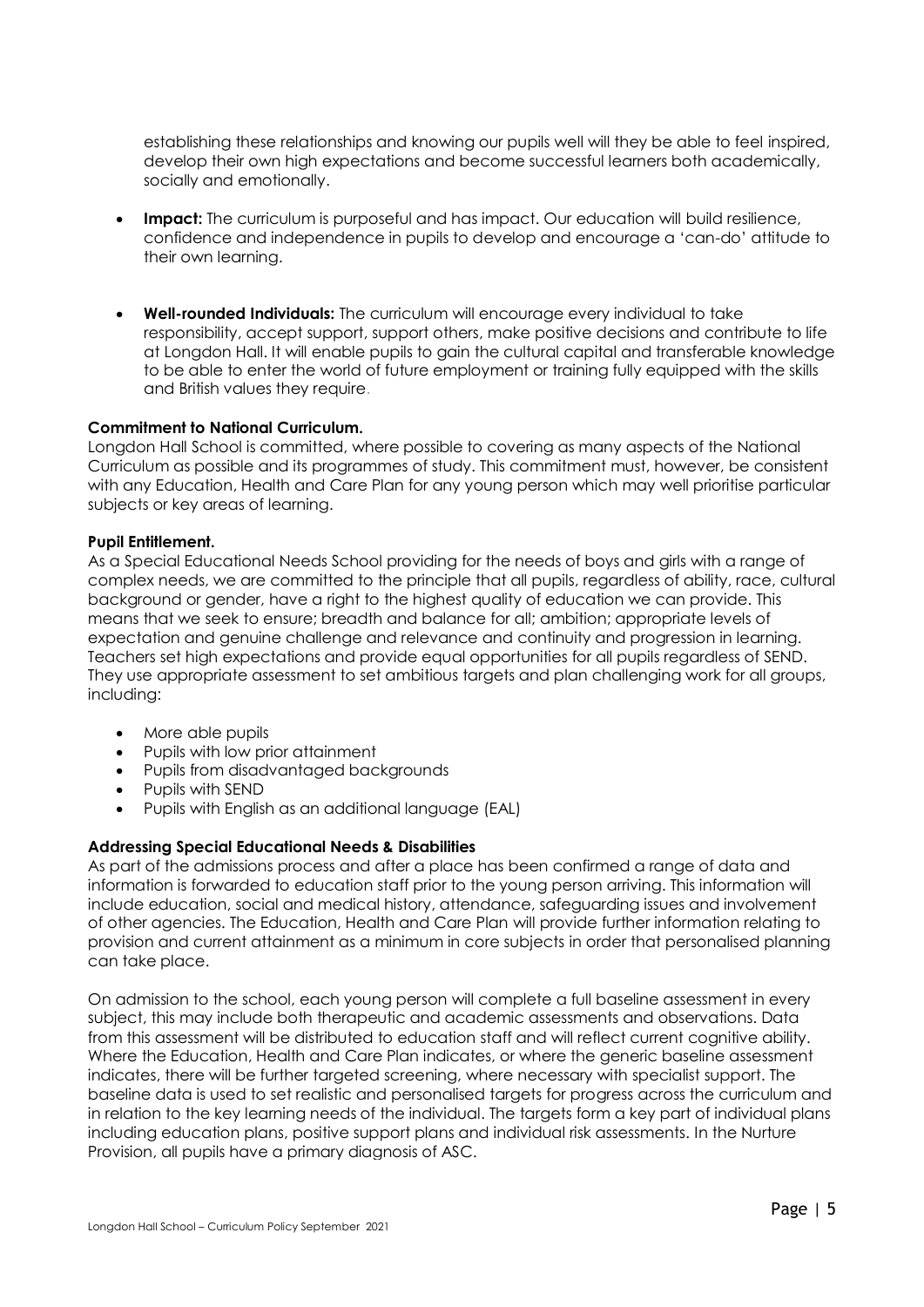To support teaching and learning, Longdon Hall School pays significant attention to the National Autism Standards provided by the Autism Education Trust (2012) and the emphasis they place on certain considerations to support teaching and learning for pupils with ASC, including PSED, Communication, sensory and cognition and physical and motor. Further information can be found in our statement of equality information and objectives, and in our SEN policy and information report. See LHS Assessment for Learning Policy.

#### **KS4 Curriculum.**

External accreditation is personalised to the interests, needs and aptitudes of each individual pupil. Pupils at KS4 have access to a range of Functional Skills, GCSE and BTEC qualification pathways across core, foundation and vocational subject areas. Pupils also have the opportunity to access a range of courses at local colleges with staff support from school, where appropriate. We have also created strong links within our community to offer students experience working in a range of settings for both holistic and academic progression.

#### <span id="page-5-0"></span>**3. Curriculum Implementation**

#### **Curriculum Offer**

Our curriculum offer includes a breadth of subjects leading to a wide range of formal qualifications. The National Curriculum forms part of our whole school curriculum. The curriculum is personalised and content is covered creatively in order to achieve the best for our pupils. We take a therapeutic approach to our curriculum. It is planned and structured to consider SEMH needs, whilst being flexible to different learning styles. Individual and group therapy sessions are offered and embedded within the curriculum. Our environment is structured and well-informed to support pupils ASC needs and health and wellbeing. Pupils have access to a range of vocational subjects including training, practical knowledge and development of skills. These all relate to occupation and employment for life after Longdon. There are additional curriculum enrichment opportunities in addition to the National Curriculum to engage and interest our pupils.

#### **Curriculum Delivery The timetable**

The curriculum delivery at Longdon Hall School is split into three core areas: Upper KS2, KS3 and KS4 and is delivered through three key areas within the school: Lower school, Upper School and the Nurture Provision. We have a structured and systematic approach to the day with six clearly defined forty-five minute lessons. This is consistent across the school, but within certain areas of the school- namely KS2 and the Nurture Provision- lesson timings are then differentiated dependent on the needs of the pupils and their ability to focus for periods of time.

As a school, Longdon Hall is seeing increasingly complex students within our cohort, particularly those with a diagnosis of Autism Spectrum Condition, as a result we have introduced a more specialised learning programme, which is referred to as the 'The Nurture Provision'. Pupils with Complex Learning Difficulties and Disabilities (CLDD) have conditions that coexist. These conditions overlap and interlock creating a complex profile. The co-occurring and compounding nature of complex learning difficulties requires a personalised learning pathway that recognises children and young people's unique and changing learning patterns. The 'nurture provision' (our ASC base) offers a slightly differentiated form of the lower school timetable that meets the needs of these pupils. Pupils have 10 slots; each around 30 minutes so that pupils can concentrate in shorter bursts therefore enhancing their overall progress. In between core lessons, pupils are given the time to self-regulate and focus their learning in different directions. This includes: physical wake up, reading based activities, class regulation, individual activities and a transition phase. This helps build pupil resilience and enhance engagement and therefore progress. These slots also help support a smooth and calm transition between unregulated breaks and learning slots. Pupils in the lower school are also offered an afternoon break between periods 5 and 6. In addition to this, KS2 and KS3 have their last lesson of each day timetabled to develop their resilience, independence and wellbeing. This is in the form of 'personal development,' 'social skills,' 'Lego therapy', 'sensory' and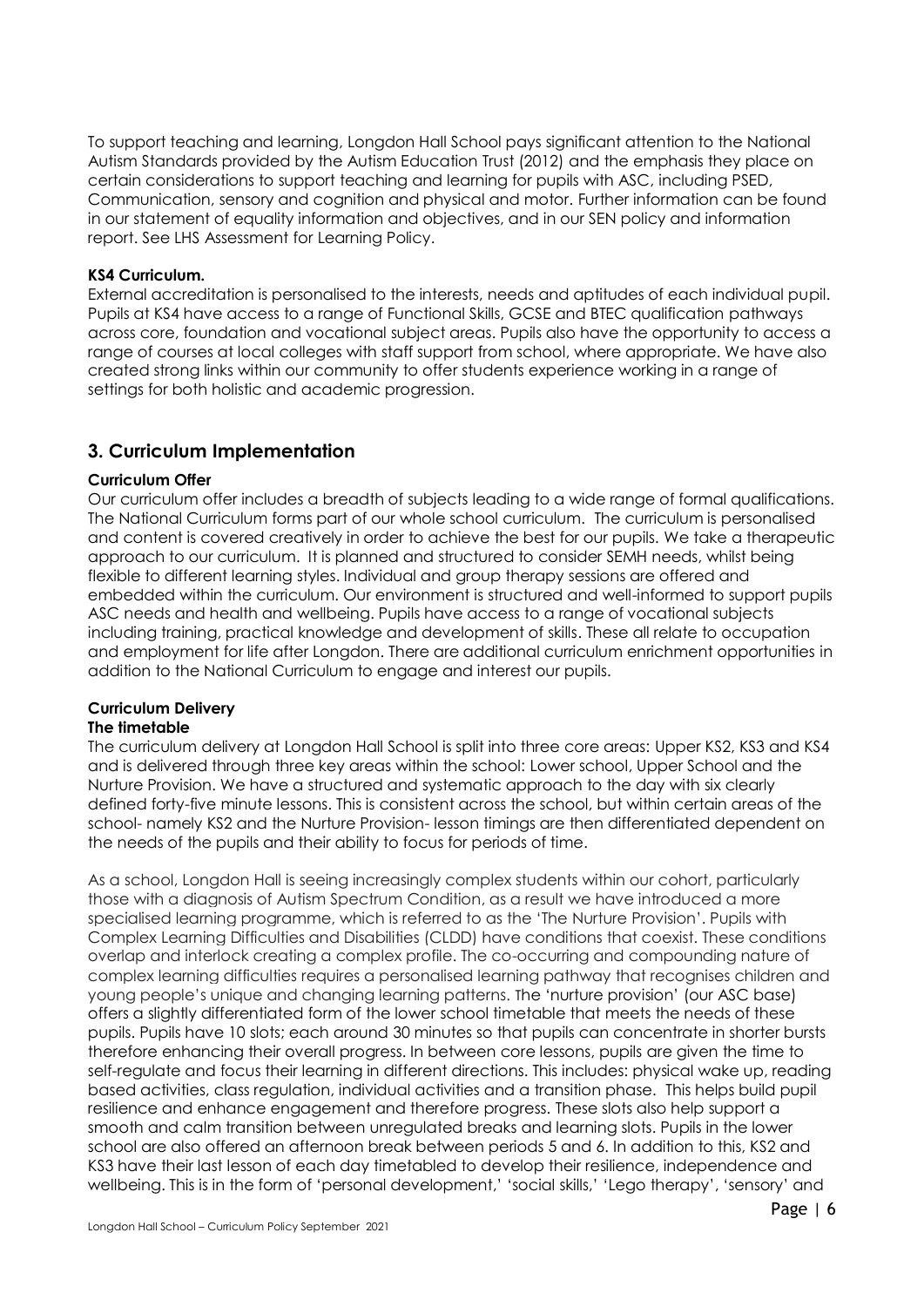'life skills' Planning is informed in communication with the therapy team, embedding slowly into the curriculum with the aim to reduce anxiety. Social Thinking has also on offer on the timetable to support the emerging needs of our pupils.

The mode of delivery is also differentiated to support pupils learning as well as preparing them for transitions either from: the lower school to upper school; the Nurture provision to the main school; Longdon Hall to further education providers, with an emphasis on the opportunity to transition back to a mainstream setting, where appropriate. For pupils in KS2 and the Nurture Provision, a primary model is followed and pupils have a consistent teacher throughout the day with the exception of specialist teaching for more practical subjects, such as: science, DT and Food Technology. Within the main school, for pupils in KS3 and 4, access to specialist teaching is provided for all lessons, with the exception of pupils in lower KS3 that struggle academically. In this class, the teacher for core subjects remains the same to provide consistency and stability, so that pupils can really focus on their learning.

#### **Variation to the curriculum**

To help consolidate and build upon skills in the lower school, all pupils have a daily session of key skills. Each pupils' learning is personalised specifically to meet individual areas of focus and consolidated in a practical and fun way. This may be in the form of the following: handwriting, times tables, reading comprehension, spellings, touch typing, basic literacy skills and basic numeracy skills. All pupils are exposed to ICT during these periods. Alongside whole school enrichment activities, within the Nurture Provision, there is a strong focus in afternoon lessons on our enriching subjects that are implemented to facilitate learning through experiences and to develop their understanding of the wider world. This provides an engaging, interesting and practical application of the curriculum, developing pupils' knowledge through experiential and practical learning opportunities, where possible.

#### **Teaching & Learning**

At Longdon Hall school, we are committed to ensuring that every pupil has equal rights and opportunities to their entitled education and reach their full potential, whilst having their specific needs met. The curriculum will immerse pupils into a purposeful education that fosters their independence and well-being and whilst supporting pupils to explore their interests and find their own individual pathway. The planned, key sequential steps of knowledge, skills and learning in each subject will build cumulatively to enable curriculum access and success in each Key Stage. Pupils are taught in key stage groups and a cycle of learning enables movement between class groups, where needed, in order to ensure the learning environment maximises potential at all times.

To support the school's ethos, we focus on the principles from the SPELL Framework to inform teaching, learning and the overall environment within our school.

- **Structure** using structure to make environment and processes more predictable, accessible, and safe.
- **Positive approaches and expectations** recognising potential and strengths.
- **Empathy**  understanding, experiencing, and relating to autistic perspectives.
- **Low arousal** adjusting the environment and approaches.
- **Links**  forming partnerships, sharing information, and working alongside

#### **Visual/ Auditory/ Proprioceptive/ Vestibular Stimulation**

At Longdon Hall School, we recognise that many of our pupils have sensory challenges on a daily basis. Many pupils struggle to manage the different sensory input they receive and this makes it difficult for them to complete many everyday tasks. It can affect learning and behaviour and therefore we adjust many aspects of school life to overcome these barriers and meet the pupil's needs.

- The use of visual timetables
- Keywords clearly signposted across the curriculum
- Discrete and consistent displays that avoid overstimulation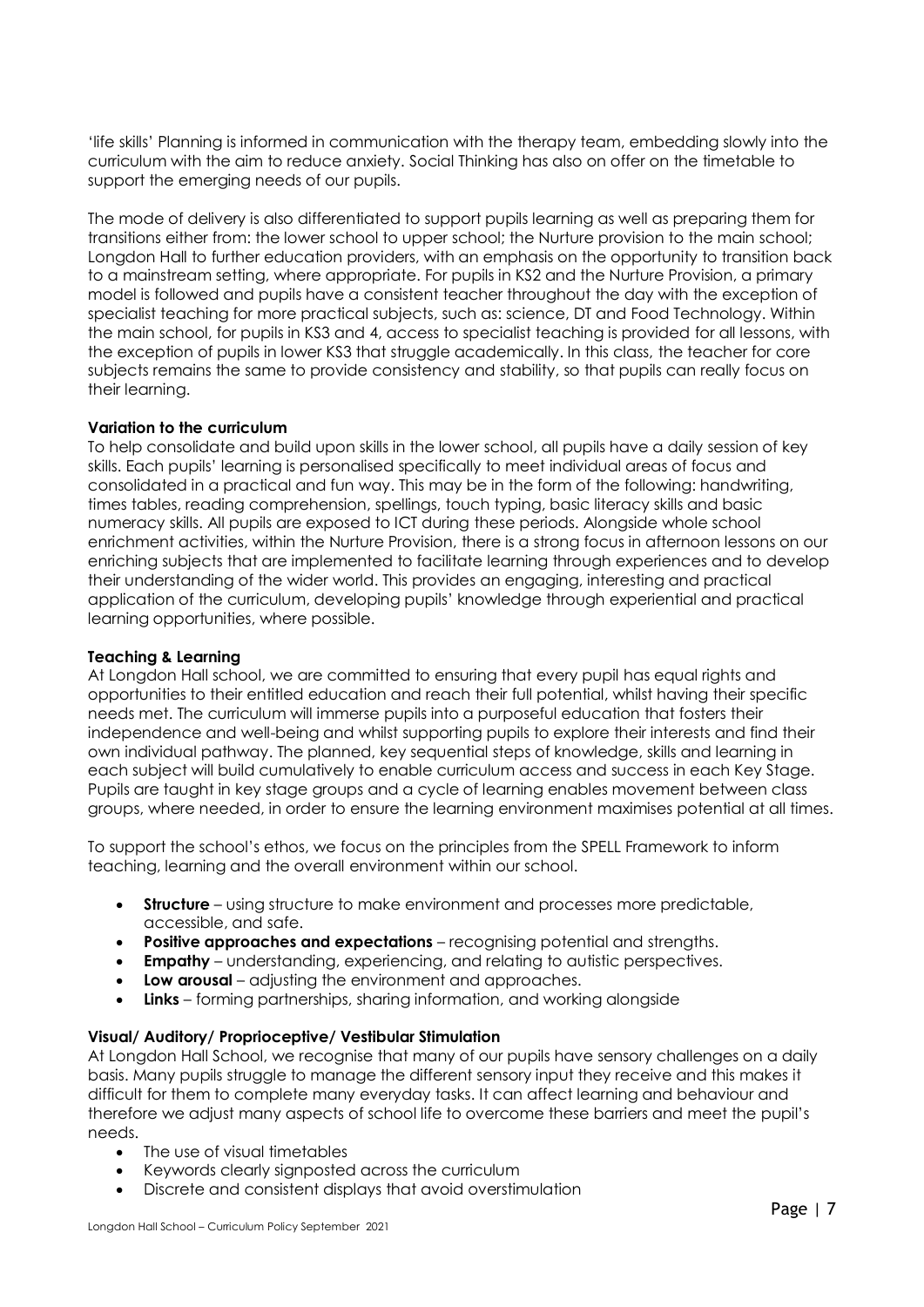- Emphasis is place on stepped instructions, which have no more than three steps or a more personalised approach; this is to allow for auditory processing and organisation.
- Establish and prompt eye contact with the pupil before speaking to them (but we do not ask for eye contact to remain focused).
- Build confidence in pupils to ask for help.
- Regular verbal prompts to increase alertness and engagement.
- Limit time periods required to focus on a given task and chunk learning to more manageable slots.
- Consider and monitor classroom noise levels and enable pupils to receive stimulation through music to enable concentration.
- Levelled questioning to support access and response.

Our curriculum has been structured to adopt these principles alongside pupils accessing aspirational EHCP targets and learning intentions from The AET Framework. Our personalised approaches enable our pupils to learn through experiences and activities, relevant to their individual needs and abilities.

- Communication, Language, and Interaction
- Cognition & Learning
- Sensory and Physical Needs
- Social, Emotional & Mental Health

Teachers plan with consideration of these specific areas and implement relevant programmes, interventions, and activities to support the curriculum and the pupils' individual EHCP learning outcomes, which are delivered within class or individual timetables.

#### **Breadth**

It is the school's responsibility to find ways of ensuring that all pupils are engaged in their learning, motivated and enabled to succeed. Therefore, Personalisation and differentiation is the key to the successful delivery of the curriculum at Longdon Hall School. Previous gaps in learning and the need to revisit key concepts for long-term learning is taken into consideration. The curriculum incorporates the following learning experiences within the curriculum:

- Linguistic: Effective communication skills, literacy and oracy are integrated throughout the curriculum. High quality classroom talk is encouraged in all lessons, including exploratory talk, dialogic talk and Socratic talk. This promotes essential thinking and learning and engages pupils with their learning developing clear understanding and development. This in-turn contributes to improved reading and writing and therefore raises attainment. MFL is addressed through Continental Cultural drop down days.
- Mathematical: Through all subjects across the curriculum there is a focus on the application of numeracy and its relevance to real life situations.
- Scientific: Through our broad and ambitious curriculum of academic and enrichment experiences: Biology, Physics, Chemistry, Sociology, Psychology and Animal Care; theoretical concepts and practical experiments.
- Technological: Through digital competence explored across the curriculum as well as in dedicated ICT and computing lessons.
- Physical: Through PE lessons, extra enrichment opportunities such as biking, MMA, Mechanics, Horse Riding, Construction, Horticulture and Forest Schools.
- Human and social: Personal Development and RE, SMSC theme days, History, Geography and Land based studies BTEC.
- Aesthetic and Creative: Lego Therapy, Art, Sensory Learning, Mindfulness, DT, Food Technology, Hair and Beauty, therapy timetabled slots and weekly timetabled Social Communication lessons following the 'Talk About' programme, music offered through focused curriculum drop-down days.

For core subjects, we use a variety of planning resources in order to provide a bespoke teaching and learning experience for all our pupils. Some pupils are offered a 1:1 learning provision where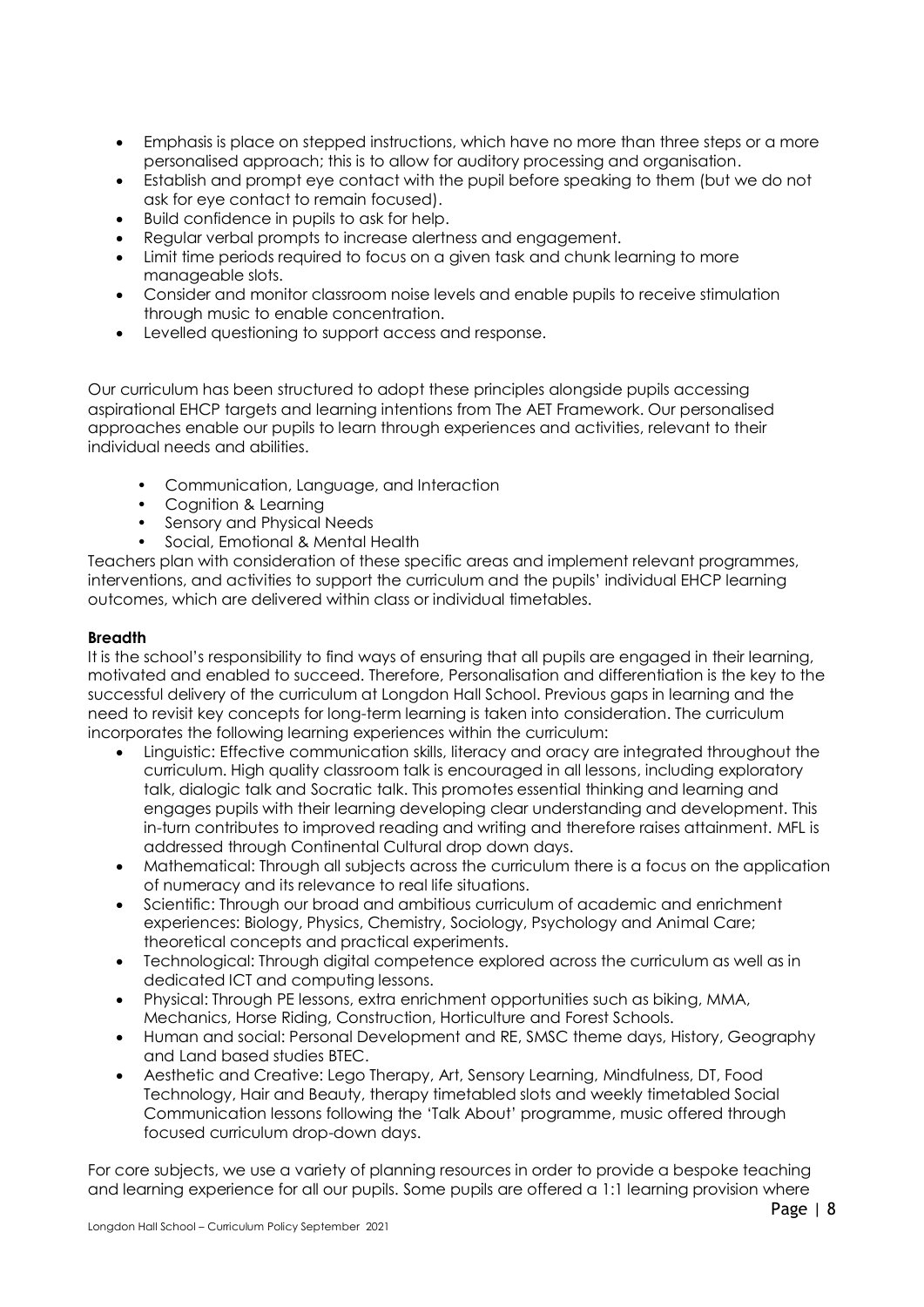they are able to access the curriculum offer on a tailored basis and by utilising their interests as a key motivator as well as access to off-site activities.

### **Reading**

Reading is embedded in the curriculum offer and throughout school life. Each day, pupils have the opportunity to read within their class groups, in the form of two 15-minute additional form time slots, in the morning and afternoon. Through promoting a love of reading, we are able to address gaps in pupils reading ages through: regular 1:1 reading intervention across all key stages; regular access to Accelerated Reader; reading slots on the timetable (15 mins AM and PM); whole class texts that are regularly read in lessons. All KS2 (and lower KS3) pupils undertake a guided reading programme from Pearson using the app 'Bug Club' as a stimulus. This is completed in their key skills lesson and supports their reading development and comprehension. Pupils undertake guided reading tasks based on current news stories, which are discussed with the teacher and pupils then independently answer reading skill-based questions to check their understanding and develop other key skills that individual pupils need to focus on specifically. Pupils in the lower school and the provision also have access- at home and in school-to many ICT based apps that explore and encourage pupils to read regularly and embed their core skills. These include: Bug Club, Spelling Shed, TT Rockstars, Education City & Purple Mash.

#### **Phonics**

Pupils in KS2 and KS3 (where appropriate) are taught phonics using the 'Read, Write, Ink' Ruth Miskin programme and these pupils are assessed termly through this scheme. Individual pupils, recognised as under-achieving are identified for 1:1 intervention.

#### **Intervention**

Pupils that are identified as more able ('beyond') or academically struggling ('reaching' or 'almost') will receive targeted support across the curriculum in the form of interventions put in place, both in class and 1:1 or in small groups. The progress of these pupils is monitored carefully and the effectiveness of strategies evaluated for maximum potential. These sessions supplement existing learning and are offered to support, develop and challenge our pupils, enhancing the personalised learning experience.

#### **Promoting Literacy & Literacy Intervention**

We are able to recognise pupils who are not currently working towards or meeting expected levels of progress (80% threshold on SOLAR) through our termly assessments. This includes teacher assessments, results from STAR reader, and progress checks on intervention programmes such as: Bug Club, and progress made through Blackwell Spelling. Personalised targets are set and these are reviewed over an agreed period to ensure rapid progress. Assessment is used to inform planning, differentiation and personalised intervention. Pupils follow an agreed literacy programme that may consist of:

- Effective and well differentiated classroom teaching for all pupils
- Targeted daily 1:1 reading with our reading intervention coordinator
- Targeted teaching of reading skills
- Personalised writing support and exam specific focused sessions.
- Writing frames
- Targeted upper school intervention slots with English teachers
- Weekly targeted spellings using either national Curriculum spelling lists for KS2 or age appropriate, high frequency lists or exam specific lists for KS3 and KS4 tailored to their individual spelling ages and take a spelling check once per week. This is reviewed every term and progress addressed.
- Weekly whole-school 'Word of the Week' to promote the use of ambitious vocabulary
- Key topic vocabulary for each subject
- Resources for struggling readers such as overlays.
- Library with fiction reading books for all, in conjunction with Accelerated Reader and phonics programmes.
- Non-fiction libraries in all subjects across the school.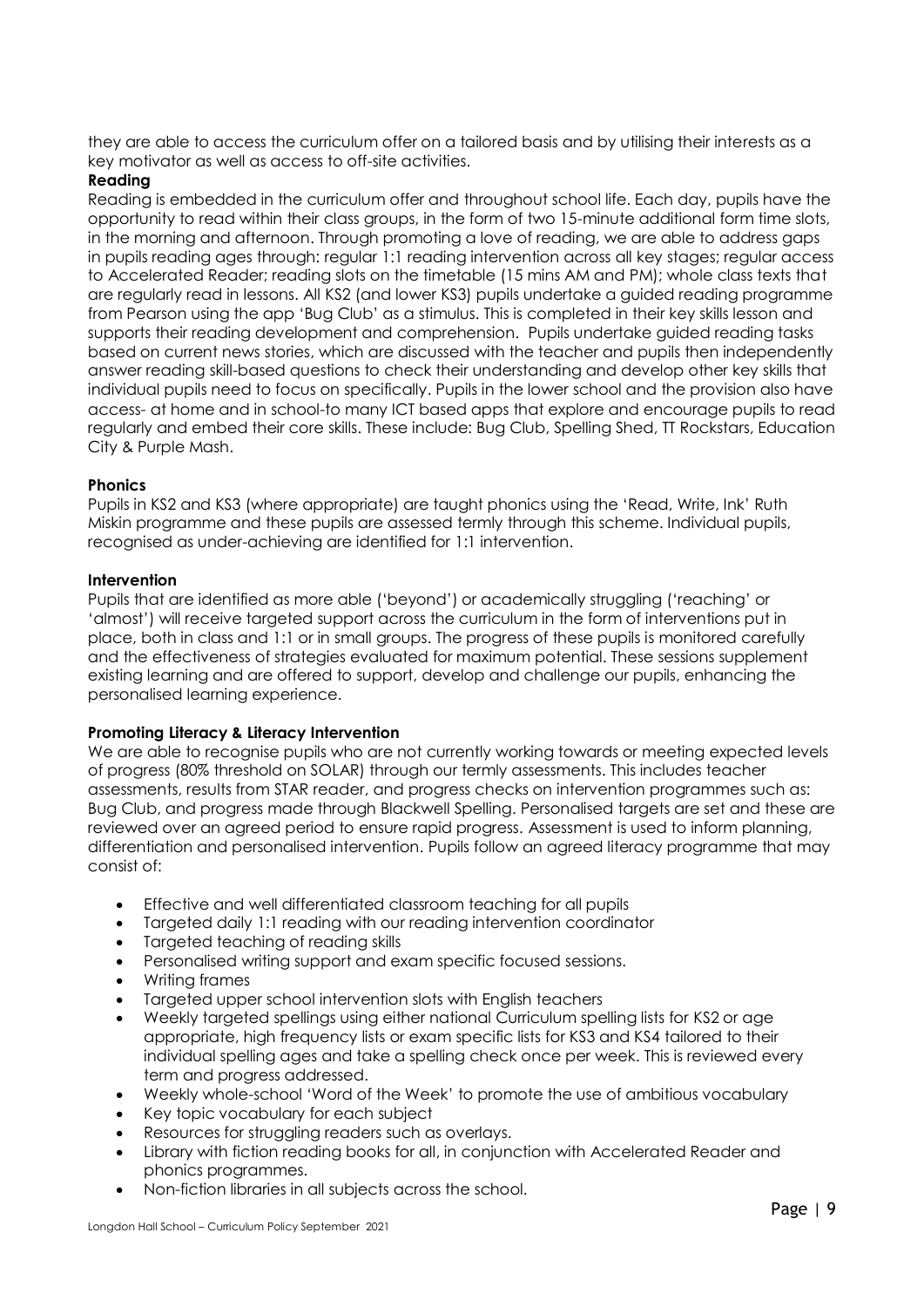The use of 'Read Write Ink' embedded in our school practice for the teaching of phonics for all KS2 and KS3 pupils (where necessary), supporting key pupils in lessons across the curriculum as well as targeted intervention.

#### **Numeracy Intervention**

We are able to recognise pupils who are not currently working towards or meeting expected levels of progress (80% threshold on SOLAR) through our termly assessments. This includes teacher assessments, results from STAR Maths and regular progress checks. Personalised targets are set and these are reviewed over an agreed period to ensure rapid progress. Intervention through Accelerated Maths, Inspire and White Rose Maths is used to support progress of pupils in this area. Numeracy intervention targets the mathematical fundamentals required to access the curriculum and it is facilitated by the class teacher and support staff. Data tracking information will be used to identify areas for further development in mathematical knowledge, skills and reasoning. Interventions are identified, documented and tracked on the departmental tracker. Assessment is used to inform planning, differentiation and personalised intervention.

#### **Therapeutic Support and Intervention**

Additional therapy is offered within the curriculum as well as through one to one therapeutic support, according to specific need and through a close working partnership between home and school. At Longdon Hall School, we have access to a range of therapeutic support including Speech and Language Therapy, Occupational Therapy and Psychotherapy. These methods are cascaded down from therapists to teaching staff and methods are incorporated into learning and teaching. A thorough knowledge and understanding of each learner's needs and IEP targets are also crucial. We are committed to meeting the needs of each child as they are expressed in their Educational, Health and Care Plan.

A therapeutic approach to the curriculum supports broader development and character through personal development; mental health and wellbeing are woven throughout the coherent curriculum with key skills linked. Sensory lessons are a key part of our curriculum offer and pupils are support through our extensive therapy offer.

#### **British Values and Personal Development**

Across the curriculum, many aspects of British values are covered. Pupils learn about British values explicitly in Personal Development but this is also applied to other subjects across the curriculum. Cultural awareness is discussed across all subjects and applied within their understanding and learning. Pupils learn about mutual respect through sharing ideas, exploring relationships, friendships and behaviours. Through the opportunities they have to discuss, debate and justify their own views and opinions, pupils are able to develop empathy for others. Through these aspects of the curriculum, pupils become well-rounded individuals in their life as a whole as well as amongst their peers at Longdon Hall, developing their ability to work well with other and through their use of skills such as team work.

In addition to academic studies, pupils have access to daily topics of discussion following the structure detailed: My Rights Monday (linked to the MTP for UNICEF), Time to Read Tuesday, Workout Wednesday, Tutorial Thursday and Feel Good Friday. Videos/important links/tutorials are posted daily for all pupils/parents and carers to see and aim to cover more therapeutic and vocational topics. Tutorials include topics such as: how to wash up; make your own playdough; use the washing machine; make a sandwich etc. Whilst regular fitness videos help pupils to improve and practice their: hand-eye coordination skills, spatial awareness, motor skills, coordination and reaction times.

#### **Protected Characteristics in the Curriculum**

Protected characteristics are specific aspects of a person's identity defined by the Equality Act 2010. At London Hall School, it is important that all pupils to gain an understanding of the world we live in, and learn to live alongside and show respect for a diverse range of people. We aim to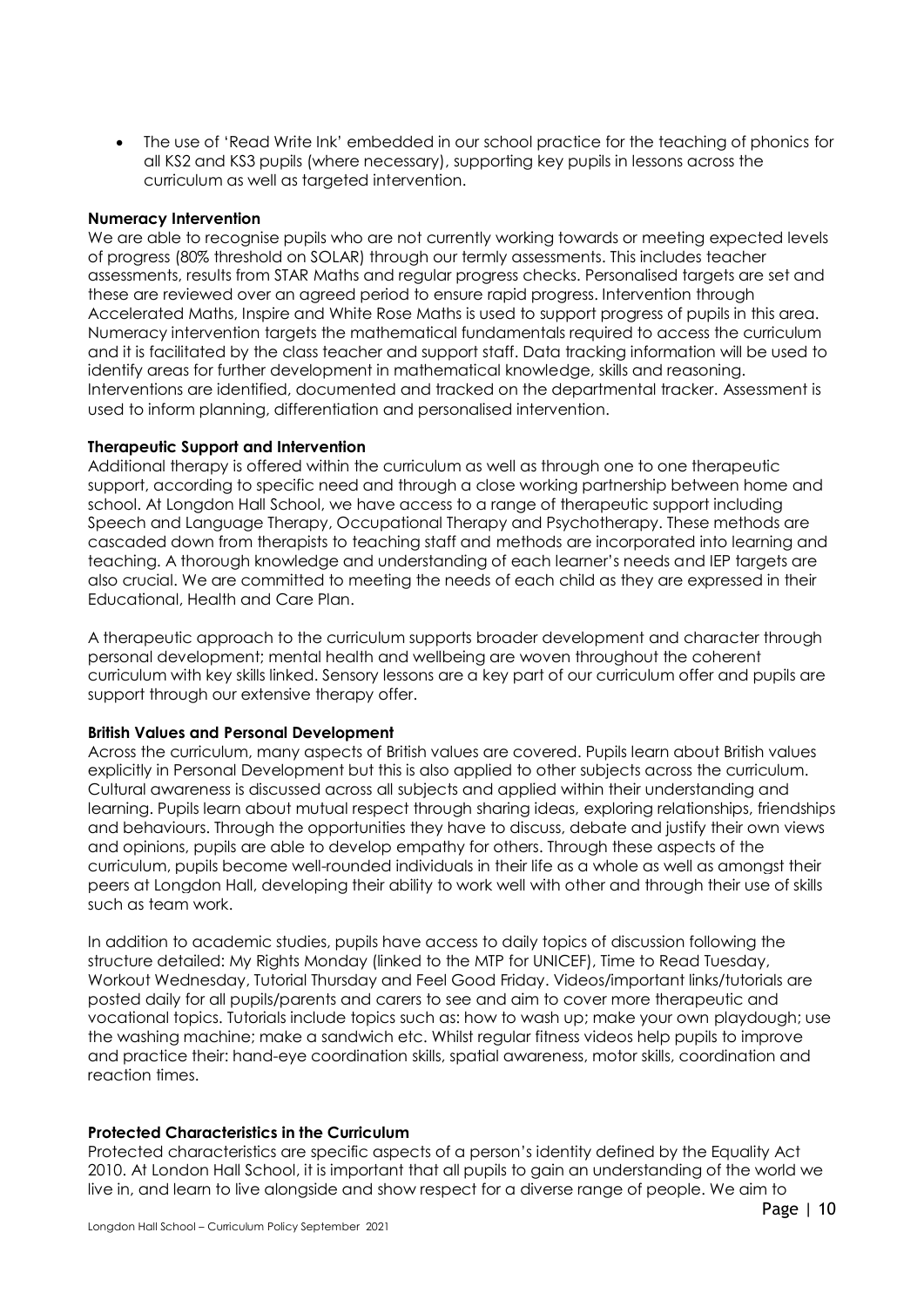reduce and remove any inequalities that may exist and strongly believe that no child should be disadvantaged. We value all pupils as individuals and support all pupils to reach their potential. The curriculum takes into consideration the ages of pupils and their learning abilities and enables pupils to achieve their expectations. Through a carefully planned curriculum and lessons tailored to meet pupil need, the curriculum remains broad for as long as possible and does not limit opportunity. Within the curriculum, there are many opportunities to show role models that have overcome barriers. Through our carefully tailored PD curriculum and SMSC theme days, pupils celebrate individuals from a range of different backgrounds who have achieved great success.

In addition to within school, we also foster good relationships throughout the community. We play an active part with local organisations and businesses within the community and place emphasis on working closely with parents and carers who are invited into the school to share in learning experiences and celebrate achievements. We follow the principles of Safer Recruitment and observe good equalities practice in staff recruitment, retention and development, offering equal opportunities for all regardless of: age; disability; gender reassignment; marriage and civil partnership; pregnancy and maternity; race; religion or belief; sex; sexual orientation.

#### **Curriculum Offer**

| <b>Key Stage</b> | <b>Curriculum Offer</b>                                                                                                                     |
|------------------|---------------------------------------------------------------------------------------------------------------------------------------------|
| Key Stage 2      | <b>National Curriculum</b>                                                                                                                  |
|                  | Maths, English, Science, Personal Development (incorporating RE),                                                                           |
|                  | History, Geography, Art & Design, D&T, Computing, PE                                                                                        |
|                  | Additional Subjects as part of Curriculum Timetable                                                                                         |
|                  | Horticulture, Forest Schools, Social Communication, Food Technology,                                                                        |
|                  | Key Skills.                                                                                                                                 |
|                  | <b>Options</b>                                                                                                                              |
|                  | MMA, Biking, Art & Crafts, Hair & Beauty, Mechanics, Football, Gym &                                                                        |
|                  | Fitness.                                                                                                                                    |
|                  | <b>Enrichment</b>                                                                                                                           |
|                  | Sensory, Plan, Shop, Cook, MFL, Cinema, Bowling, Computing, Laser                                                                           |
|                  | Quest, Football, Drama, Digital Technology, Boxing, Horse Riding, D&T,                                                                      |
|                  | Music.                                                                                                                                      |
| Key Stage 3      | <b>National Curriculum</b>                                                                                                                  |
|                  | Maths, English, Science, Personal Development (incorporating PSHE, SRE                                                                      |
|                  | and RE), History, Geography, Art & Design, D&T, Computing, PE                                                                               |
|                  | Additional Subjects as part of Curriculum Timetable                                                                                         |
|                  | Horticulture, Forest Schools, Social Communication, Food Technology                                                                         |
|                  | <b>Options</b>                                                                                                                              |
|                  | MMA, Biking, Art & Crafts, Hair & Beauty, Mechanics, Football, Gym &                                                                        |
|                  | Fitness.                                                                                                                                    |
|                  | <b>Enrichment</b>                                                                                                                           |
|                  | Sensory, Plan, Shop, Cook, MFL, Cinema, Bowling, Computing, Laser<br>Quest, Football, Drama, Digital Technology, Boxing, Horse Riding, D&T, |
|                  | Music.                                                                                                                                      |
| Key Stage 4      | <b>National Curriculum</b>                                                                                                                  |
|                  | English, Maths, Science, Computing, PE, Personal Development                                                                                |
|                  | (incorporating PSHE, SRE and RE)                                                                                                            |
|                  | <b>Functional Skills</b>                                                                                                                    |
|                  | English and Maths                                                                                                                           |
|                  | <b>GCSE</b>                                                                                                                                 |
|                  | English Language, English Literature, Maths, Statistics, Psychology,                                                                        |
|                  | Sociology, History, Art & Design, Computer Science, Single Science                                                                          |
|                  | Award.                                                                                                                                      |
|                  | <b>BTEC</b>                                                                                                                                 |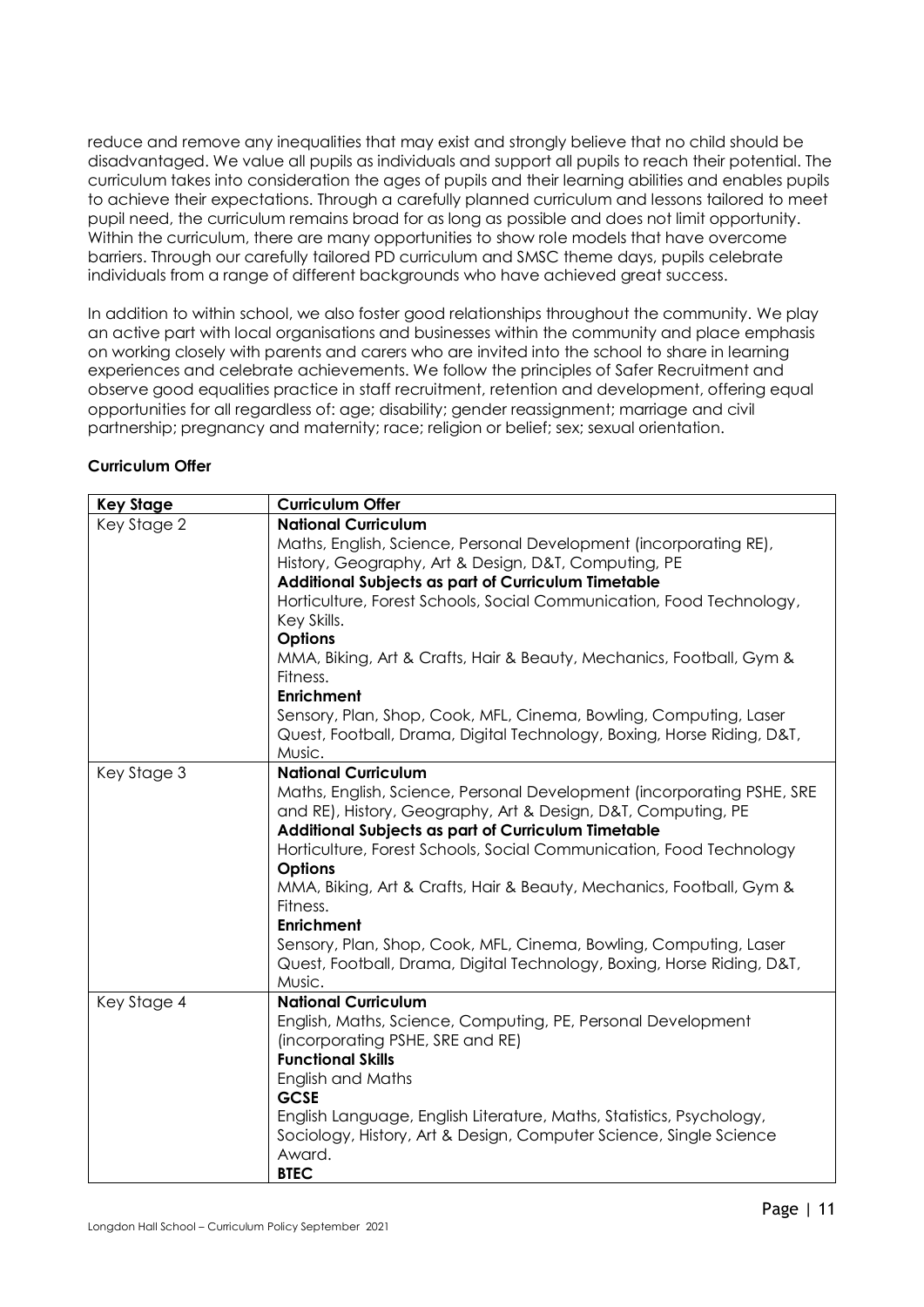| Science, Information & Creative Technology, Sport, Home Cooking Skills,<br>Construction (Offsite at college), Hair & Beauty (offsite at college),<br>Vocational Studies Animal Care (Offsite at college). |
|-----------------------------------------------------------------------------------------------------------------------------------------------------------------------------------------------------------|
| <b>TLM</b>                                                                                                                                                                                                |
| ICT                                                                                                                                                                                                       |
| Awards                                                                                                                                                                                                    |
| <b>ICT and User Skills</b>                                                                                                                                                                                |
| Careers and Employability                                                                                                                                                                                 |
| <b>Wider Curriculum</b>                                                                                                                                                                                   |
| Advanced Maths, Additional Computing, Football & Fitness, Gym &                                                                                                                                           |
| Fitness, Outdoor Adventure, Biking, Thai Boxing, Horticulture                                                                                                                                             |
| <b>Enrichment</b>                                                                                                                                                                                         |
| Sensory, Plan, Shop, Cook, MFL, Cinema, Bowling, Computing, Laser                                                                                                                                         |
| Quest, Football, Drama, Digital Technology, Boxing, Horse Riding, D&T.                                                                                                                                    |

#### **Alternative Provision**

Some student's behaviour or anxiety will be such that they cannot engage effectively in learning alongside peers. Where a student has to be educated by themselves or separate from their peers, then Alternative Provision is required. Alternative provision will differ from student to student, but there are some common elements that it aims to achieve. At LHS, alternative provision is tailored to meet the specific needs of the pupils and enables them to access the same education and achievements as their peers. There is a clear purpose with a focus on education and achievement as well as meeting the students' needs and rigorous assessment of progress.

Our Alternative provision aims to reengage pupils, improve their motivation, self-confidence, attendance, engagement, and fulfil their desires for their 'next steps' after LHS. In order to achieve this, LHS aims to:

- Identify any issues and barriers that prevent pupils from integrating learning with their peers as early as possible
- Provide full-time provision in total (some students may spend some of their time at an off-site provision)
- Create a personalised plan for intervention
- Monitor progress against the plan
- Encourage pupils to feel part of the school's community
- Reintegrate pupils back into the school community

## **4. Curriculum Impact**

Our School's Curriculum will:

- Fulfil all statutory requirements
- Be based on National Curriculum definitions of subject breadth and progression wherever
- possible
- Lead to qualifications that are useful for both employers and higher education
- Enable pupils to fulfil their potential
- Meet the needs of pupils of all abilities
- Be delivered in a supportive, therapeutic environment
- Provide equal access for all pupils to a full range of learning experiences beyond Statutory guidelines
- Prepare pupils to make informed and appropriate choices at points of transition
- Help pupils develop lively, enquiring minds, an ability to question and argue rationally and an ability to apply themselves to tasks and physical skills